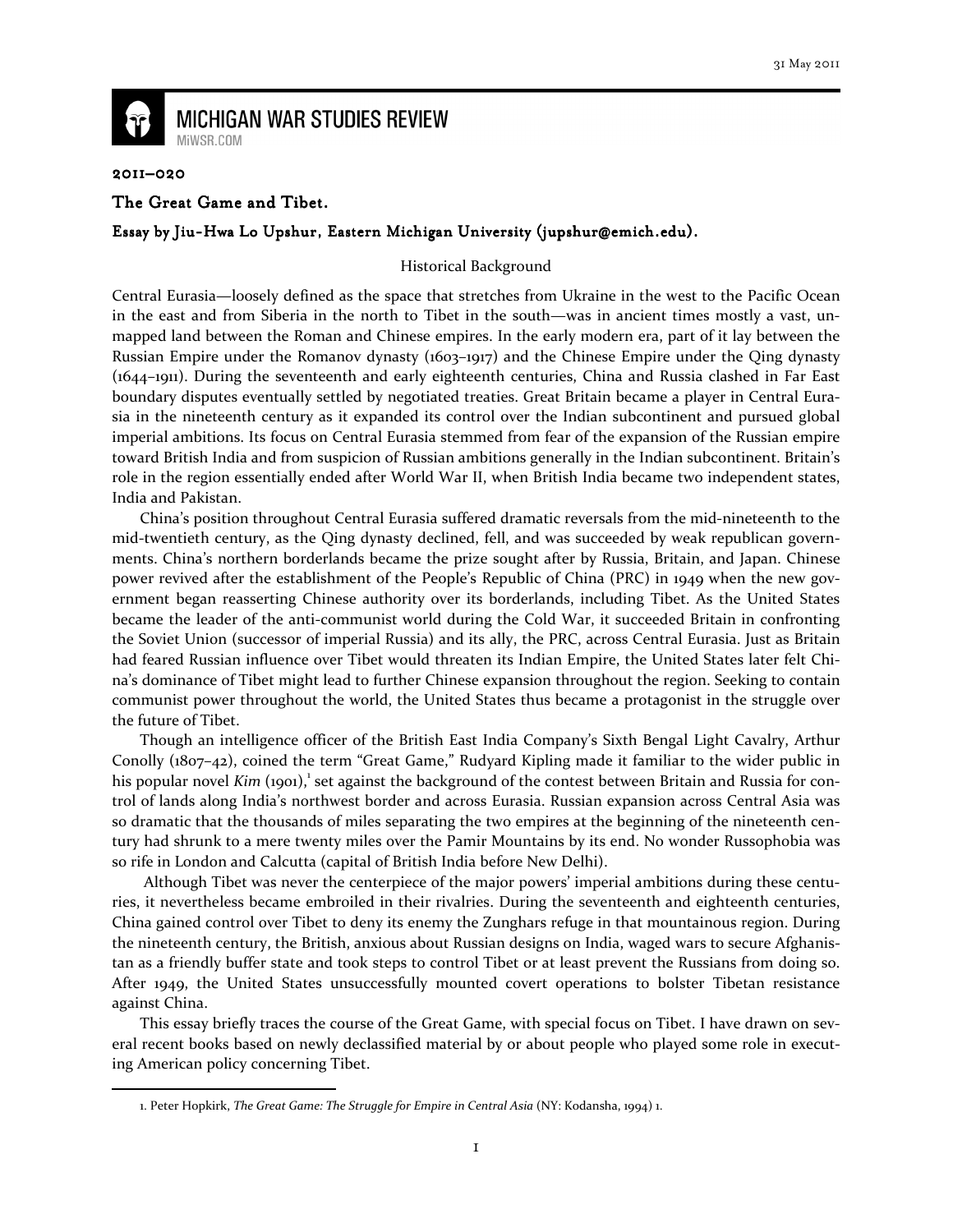#### China Ascendant

The first phase of the Great Game involved China, Russia, and Zungharia (present-day western Mongolia) over roughly a century. Although not central to the struggle, Tibet became involved. In the midseventeenth century, the advancing forces of the Russian Empire, spearheaded by the Cossacks, crossed Siberia and reached the northern Pacific coast after subduing lands sparsely populated by primitive peoples. There they confronted frontier forces of the newly established Qing dynasty in several minor clashes. This forced the two empires to define their boundaries. The great menace to frontier peace for the Qing government was not, however, Russia but the warlike Zunghar tribesmen, Mongols by ethnicity and Buddhists of the Tibetan persuasion by religion. Three powerful Qing emperors (Kangxi, Yongzheng, and Qianlong) conducted arduous campaigns across formidable deserts and mountains to destroy the Zunghar state and ethnic identity.<sup>2</sup> New groups of people, including the Mongol Oirats, also Buddhist, who chose to repatriate from the Volga River area of Russia, repopulated the region. By the Treaties of Nerchinsk (1689) and Kaichka (1727), Russia and China defined their borders across some three thousand miles, regulated trade, and provided for extradition of criminals and fugitives to deprive Zunghars any places of refuge. When its last ruler died, Zungharia ceased to exist and China annexed its former territory.

A significant byproduct of the nearly century-long war against the Zunghars was China's firm control over Tibet. Zunghars, like other eastern Mongols, having converted to the Tibetan branch of Buddhism, followed the Dalai Lama and other incarnate lamas as their spiritual leaders. Suspecting collusion between the Zunghars and Tibetan clerical leaders and the possibility that defeated Zunghars would find refuge in Tibet, the three great Qing rulers first secured Qinghai, which offered access to Tibet across southwestern China, eliminating another escape route for the Zunghars and cutting off any aid they might receive from their Tibetan coreligionists. Subsequent Qing measures in Tibet ended the Mongol chieftains' influence in selecting the top Tibetan lamas, removed an anti-Qing Dalai Lama, and established the (rarely invoked) Qing prerogative to select the top lamas (Dalai and Panchen). Qing policy toward Tibet combined coercion and conciliation: after securing their obedience, the imperial government mollified the top Tibetan clerics by showering them with subsidies, lavish gifts, and exalted spiritual titles. Both the Dalai and Panchen Lamas were received as honored guests in Beijing and at the emperors' summer capital, Zhengde, where Tibetan-style temples, including a scaled-down Potala (Dalai Lama's palace-temple complex in Lhasa), were built and maintained.

Successive Qing rulers proclaimed themselves patrons of Tibetan Buddhism both to conciliate Tibetans (and Mongolians) and to solidify their control over distant and potentially troublesome borderlands. While the Qing rulers honored the high lamas, they did not change their status as political subordinates; the Tibetans, however, regarded the respect shown for the lamas as indicating that they were spiritual patrons of the monarchs. This discrepancy led to arguments as to whether China had sovereign or suzerain control over Tibet, or none at all. Machtpolitik would ultimately decide the issue.

On completing the Zungharian wars, Emperor Qianlong erected huge stone stelae to document his dynasty's accomplishments in four languages—Chinese, Manchu (the native language of the dynastic rulers), Mongolian, and Tibetan—signifying the ethnically diverse nature of the empire. In the same vein, Qing rulers sanctioned official reverence of Confucius (maintaining his tomb and continuing to confer the rank of duke on his descendants), Taoist leaders, the Dalai Lama, and other worthies. Qing power in Tibet reached its zenith in 1792, when the Gurkha soldiers of Nepal invaded Tibet in a local dispute and occupied Lhasa. Qianlong responded by mobilizing seventeen thousand soldiers plus support personnel. By a two-pronged forced march during winter, the Chinese army defeated the Nepalese and pursued them to within twenty miles of their capital, Katmandu. After surrendering in 1793, Nepal returned the treasures it had looted from Lhasa and agreed to send tribute to Beijing every five years as a sign of submission and vassalage. Qianlong

<sup>2.</sup> For details, see Peter Perdue's authoritative China Marches West: The Qing Conquest of Central Eurasia (Cambridge: Harvard U Pr, 2005) with my review at MiWSR 2009.11.05. Nomadic states generally had small populations; Perdue estimates the number of Zunghars at about 600,000. In addition to those killed in warfare, many died from smallpox, while some were absorbed by other tribes.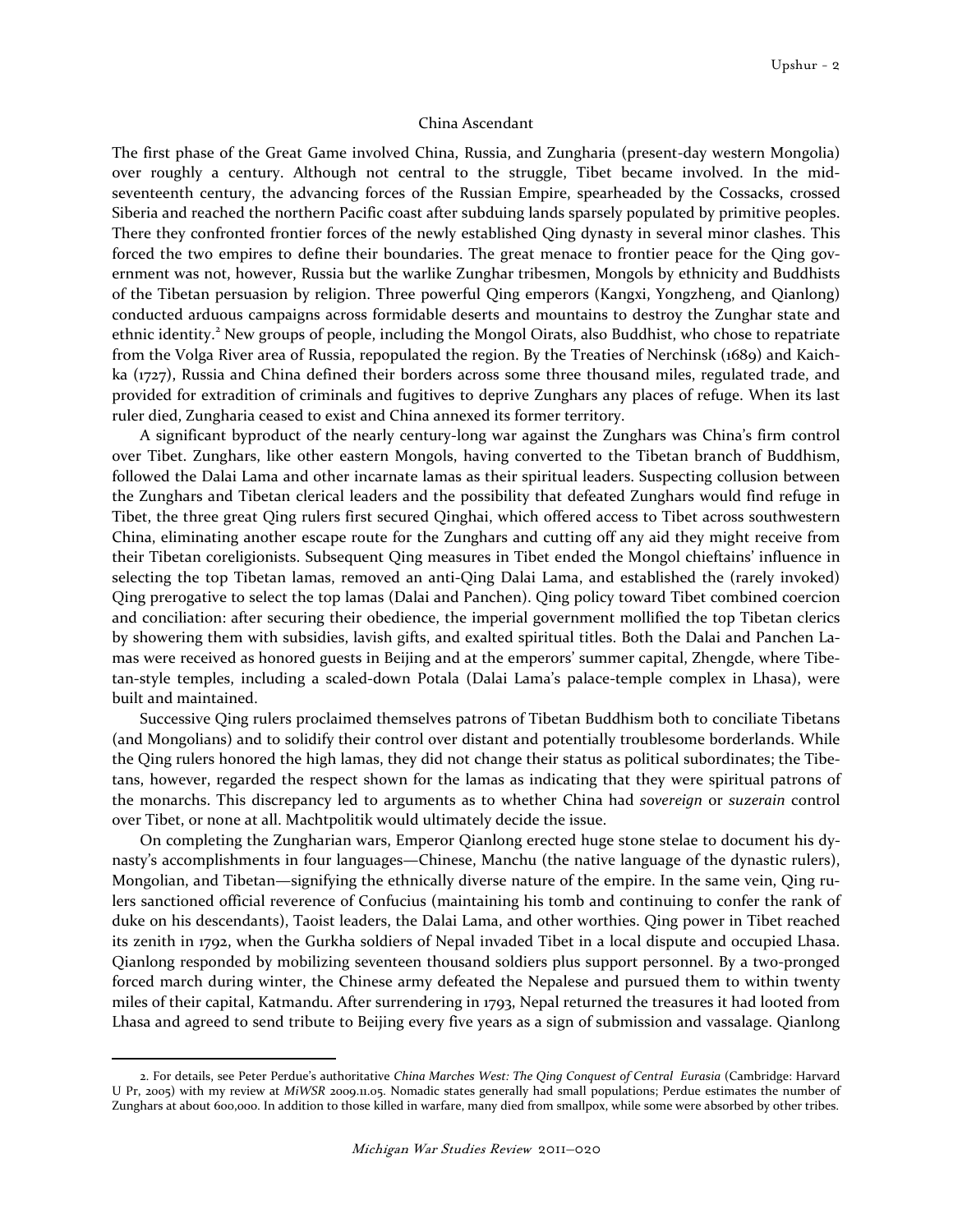counted this tour de force as the last of the ten victorious campaigns (officially, the "Ten Perfections") of his reign. It marked the apex of Qing power over Tibet. The amban or Chinese resident-general in Lhasa received enhanced powers, including supervision of the selection of future Dalai and Panchen Lamas (the first and second spiritual leaders of Tibet). They also wielded political power from Lhasa and Tashilumpo, the two leading lamas' principal cities. Significantly, these steps to integrate Tibet into the Chinese empire later buttressed China's claim of sovereignty there.

 While the Qing army was chasing the Gurkhas to Katmandu, British ambassador Lord Macartney was arriving in Beijing to (so the Chinese thought) congratulate the emperor on his eightieth birthday. The British diplomat presciently compared the Chinese empire with an ancient man-of-war, impressive on the exterior but rotten within. Qianlong abdicated two years later to avoid exceeding the sixty-one-year reign of his revered grandfather. The loss of control over Tibet was one symbol of the dynasty's catastrophic decline during the nineteenth century.

## Anglo-Russian Rivalry: The Great Game

During most of the nineteenth century, the Anglo-Russian Great Game in Eurasia dominated events in most of the region and preoccupied diplomats in London and St. Petersburg. While rapid expansion was making Russia the largest contiguous land empire, Britain was the dominant maritime and global colonial power. The British East India Company, founded in the early seventeenth century (initially as the English East India Company) was no longer just a trading enterprise but ruled large tracts of territory across India either directly or indirectly through native rulers, replacing the increasingly impotent Moghul Dynasty. From the mid-eighteenth through the early twentieth century, the British intensified their domination of India, defining its borders and securing them against foreign incursions by creating buffer states.

Although British commerce led the world during the eighteenth century, Qing China restricted Western traders to the single major port of Canton (Guangzhou) on the southern coast and severely limited their activities. The British East India Company's monopoly of Britain's commerce with China caused an acute trade imbalance—far greater importation (mostly of tea) from China than exportation to it. To remedy this, the company's chief officer, the Governor-General of Bengal, sought to bypass Canton and ramp up trade to China by an alternate route. In 1774, Governor-General Warren Hastings entrusted a resourceful young Company officer, George Bogle, to travel to Tibet and open up commercial opportunities there and, through it, with the rest of China. The pretext for the mission was a letter Hastings received from the Panchen Lama seeking open relations with the British authorities in India. The Panchen Lama wanted to exploit the fact that the Dalai Lama was then a minor under an unpopular regent and to counter the power of the amban.

Bogle, carrying an official letter and gifts to the Panchen Lama (also called the Tashi Lama after his main monastic center in Tashilumpo), was the first Englishman to enter Tibet. He was a perceptive observer and his detailed journal gave the Western world the first full account of the mysterious land of Tibet (and the basis for the later tale of Shangri-la). But the mission achieved little in the face of Tibet's complex political situation, forbidding transport problems, and lack of valuable exports. Under the circumstances, the limited traditional trading pattern between Tibet and India had to suffice.

While Bogle was in Tibet, the Panchen Lama received an invitation to visit Zhengde and Beijing to participate in celebrating Emperor Qianlong's seventieth birthday. Bogle asked him to speak favorably to the emperor about trade between China and India via the Tibetan route. He then set off on his return journey to India. It does not seem that any conversation between the Lama and Qianlong on Anglo-Chinese trade via Tibet ever took place. After an extremely slow journey to Beijing, the Panchen Lama was stricken with smallpox and died, having ignored the urging of Chinese officials in charge of his arrangements that he be inoculated against the disease.<sup>3</sup> In the end, British victories in the mid-nineteenth-century Anglo-Chinese

<sup>3.</sup> See Kate Teltscher, The High Road to China: George Bogle, the Panchen Lama, and the First British Expedition to Tibet (NY: Farrar, Straus & Giroux, 2006) 211, 224–26. Smallpox was a dreaded disease in China up to the eighteenth century, when a vaccination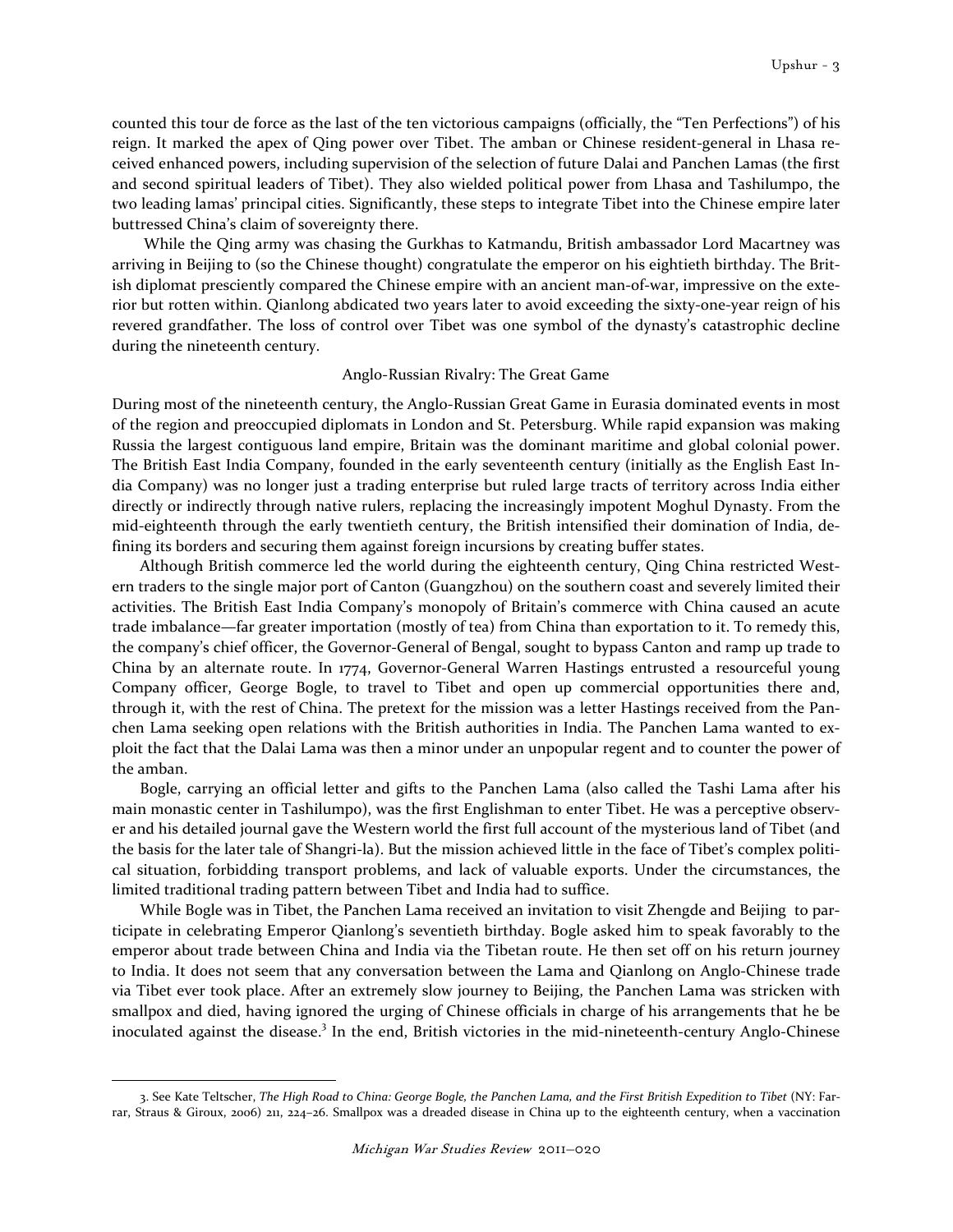Wars resolved the trading issues between the two countries in Britain's favor and the opening of a route via Tibet ceased to be of interest.

Peter Hopkirk has written of the Great Game that "The vast chessboard on which this shadowy struggle for political ascendancy took place stretched from the snow-capped Caucasus in the west, across the great desert and mountain ranges of Central Asia, to Chinese Turkestan and Tibet in the east. The ultimate prize, or so it was feared in London and Calcutta, and fervently hoped by ambitious Russian officers serving in Asia, was British India."<sup>4</sup> On a visit to London in 1844, Tsar Nicholas I had promised the British government that the khanates of Bokhara, Khiva, and Samarkand would remain independent neutral zones between the two empires. But each of the khanates, plus others, fell under Russian control in rapid succession and, in 1867, were consolidated into a province—Russian Turkestan, a mere twenty miles from India across the Pamir Mountains in Afghanistan.

The alarmed British authorities reacted by extending and consolidating their control in the northwestern regions of the subcontinent and attempting to secure a pro-British government in Afghanistan. Fearing that the Afghan emir was pro-Russian, the British sent an expedition to Kabul and ousted him in the First Afghan War (1839–42). But, in 1844, the Afghans revolted against his British replacement and slaughtered the entire British occupation army. Afghanistan became a pawn in the Anglo-Russian rivalry and its chaotic internal politics drew Britain into a Second Afghan War (1878–80). The new ruler that the British placed on the Afghan throne then signed a treaty with Britain, accepting a subsidy in return for ceding control of Afghanistan's foreign policy to the Government of India. An Afghan Boundary Commission headed by British officer Sir Mortimer Durand later established the border between Afghanistan and India—the "Durand Line." In 1895, another boundary commission fixed the Afghan-Russian border from the Oxus River to the Zulfikar Pass and along the Pamirs. These measures ended a phase of Anglo-Russian competition and dampened Russophobia in Britain and British India.

Was British fear of Russian designs on India justified? Was a Russian invasion through Afghanistan possible? And, could Russia have penetrated India via Tibet? None of these questions can be definitively answered, but, as Chinese influence in Tibet waned in the late nineteenth century, Tibetan leaders made policy moves that alarmed the British. In 1890, the Dalai Lama, on reaching majority, with the help of his Buriat Mongol tutor, Dorjief,<sup>5</sup> staged a coup that overthrew his regent. Because each Dalai, Panchen, and other important lama in Tibetan Buddhism is believed to be the incarnation of the previous one, the search for a successor could not begin until the predecessor's death. Because the successor had to be a boy (not necessarily born immediately after the previous incarnation's death), long regencies under powerful and ambitious men were common. Coups and wars occurred regularly to overthrow regents reluctant to step down after their wards reached adulthood. Dorjief led Tibetan missions to Russia in 1898, 1900, and 1901, and the British suspected he had negotiated treaties there on behalf of his Tibetan pupil, though Russia denied this. Britain nevertheless continued to believe other Buriat Mongols monks in Lhasa were in fact Russian agents.

Apprehensive about Russian intrigue in Tibet and a possible Russian incursion from there into India, British viceroy Lord Curzon wrote to the Dalai Lama in 1902 for clarification. When his letter was returned unopened, he sent a mission in May 1903 to Lhasa led by Francis Younghusband, a resourceful and experienced army officer, accompanied by a hundred troops. They were, however, denied entry into Tibet and returned empty-handed. Curzon thereupon promoted Younghusband to colonel of the army with diplomatic rank of Commissioner and dispatched him to Lhasa with a thousand troops, ten thousand coolies (servants and porters), seven thousand mules, and four hundred yaks to haul provisions. This time, he ignored the Tibetan border officials, who once again refused him entry. In response, Tibetan soldiers, armed with

derived from infected cows reduced its ravages among the Han Chinese. Its toll, however, remained high among the peoples of the borderlands, including, as noted above, the Zunghars.

<sup>4.</sup> Hopkirk, Great Game, 2.

<sup>5.</sup> Dorjief, like all Buriat Mongols, was also a Russian subject.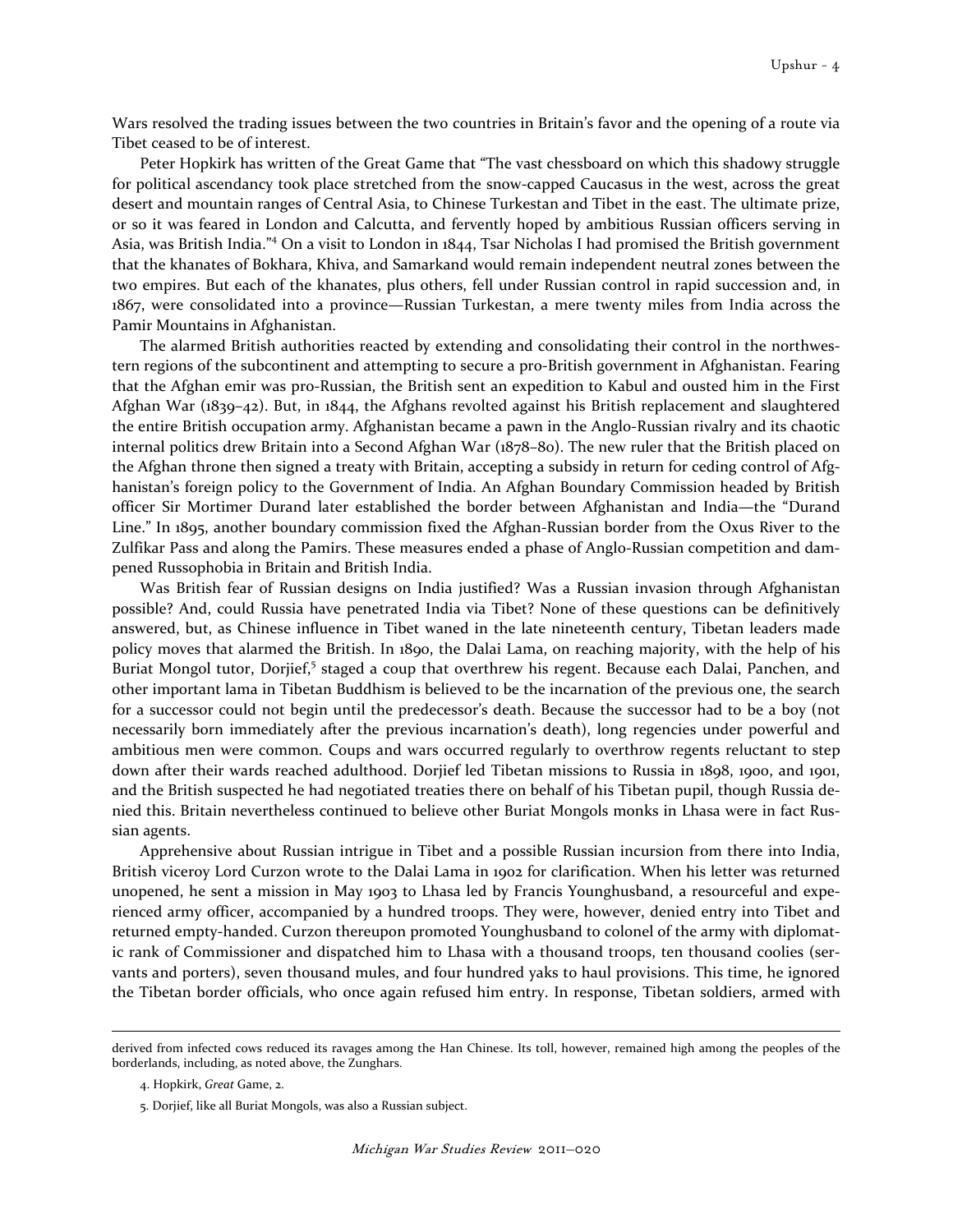swords, antique matchlocks, and charms from Dalai (to make them invulnerable to enemy fire), attacked the British forces. Within minutes, the merciless firepower of twentieth-century weapons obliterated this quaint, medieval army. A British officer reported that "[The Tibetans] were bewildered. The impossible had happened. Prayers and charms and mantras, and the holiest of their holy men had failed them."<sup>6</sup> The British army reached Lhasa only to find that the Dalai Lama had fled with Dorjief to Urga (present-day Ulan Bator in Mongolia), leaving the regent behind with his seal of office.

Younghusband found no Russian lamas or other evidence of Russian machinations in Lhasa. The Chinese amban, in no position to oust the British, obligingly stripped Dalai of his temporal powers. Several weeks later, the regent affixed Dalai's seal to the Anglo-Tibetan Convention. The amban, however, did not apply China's seal because he lacked the authority to do so. The Convention reaffirmed the previously fixed border between Tibet and British protectorate Sikkim, opened up two more Tibetan outposts for trade with India, and assessed an indemnity that Tibet had to pay Britain. Finally, Tibet agreed not to negotiate with foreign powers (China was not included, since Tibet was part of the Chinese empire) without British consent. The British party then left Lhasa for India. The expedition had strung a telegraph line along its route into Tibet, linking Lhasa to India. The Tibetans, told the line had been put in place to guide the British retreat, did not sabotage it. Britain later reduced the Tibetan indemnity and modified other onerous conditions.<sup>7</sup>

Russia, having sustained severe setbacks in the Russo-Japanese War (1904–5), reached a wide-ranging agreement with Britain (the Anglo-Russian Convention) in 1907. The signatories agreed to make Tibet a neutral zone and to refer any issues concerning it to the Chinese. The Convention ended a century of British anxiety over Russian goals in the region. It also confirmed the 1890 Anglo-Chinese Convention on the Tibet-Sikkim boundary and trade agreement, by which Britain consented not to annex Tibet or interfere in its internal administration, and the Chinese not to allow other powers to meddle in Tibet's domestic affairs or compromise its territorial integrity. Britain and Russia had effectively agreed to make Tibet (like Afghanistan) a buffer zone between their empires.

 It remained only for Britain to define the border between Tibet and India. Meanwhile, a revolution in China (1911) replaced the Qing dynasty with a republic that endured civil wars and unstable governments for the next two decades. In 1913, British authorities in India convened a meeting at its summer capital (the Simla Conference) with two goals in mind: first, to induce China to recognize the division of Tibet into two zones, the eastern part (Inner Tibet) comprising portions of the Chinese provinces of Sichuan, Qinghai, Sikang, and Yunnan, and the western (Outer Tibet) adjoining India. Britain would recognize Chinese suzerainty over both regions but concede any administrative rights over Outer Tibet. Britain wished to keep Chinese authority from reaching the borders of India. It also wanted China to recognize Tibet's boundary with India, as drawn by Sir Henry McMahon, who had earlier assisted in creating the Durand Line between India and Afghanistan. McMahon advantaged India by pushing the previous border "northward by about sixty miles, lifting it from the strategically exposed foot of the hills to the crest line of the Assam Himalayas … [thereby doing] for British India in the north-east what Durand had attempted twenty years before on the Afghan frontier, bringing a mostly tribal no-man's land under nominal British sovereignty."<sup>8</sup> Despite its weak hand, China refused to sign either document and repudiated the convention and the British boundary plans. Although Britain obtained a favorable boundary with Tibet/China, it did not station troops near the demarcation line since China was weak and unthreatening.

## The United States' Interest in Tibet

The United States government had shown no interest in Tibet before its World War II alliance with China, Japan's first victim. After attacking China in 1937, Japan's superior forces had rapidly seized control of Chi-

<sup>6.</sup> Peter Hopkirk, Trespassers on the Roof of the World: The Secret Exploration of Tibet (NY: Kodansha, 1982) 175.

<sup>7.</sup> Ibid., 160–94—a succinct account of the expedition.

<sup>8.</sup> Neville Maxwell, India's China War (Garden City, NY: Doubleday, 1972) 41.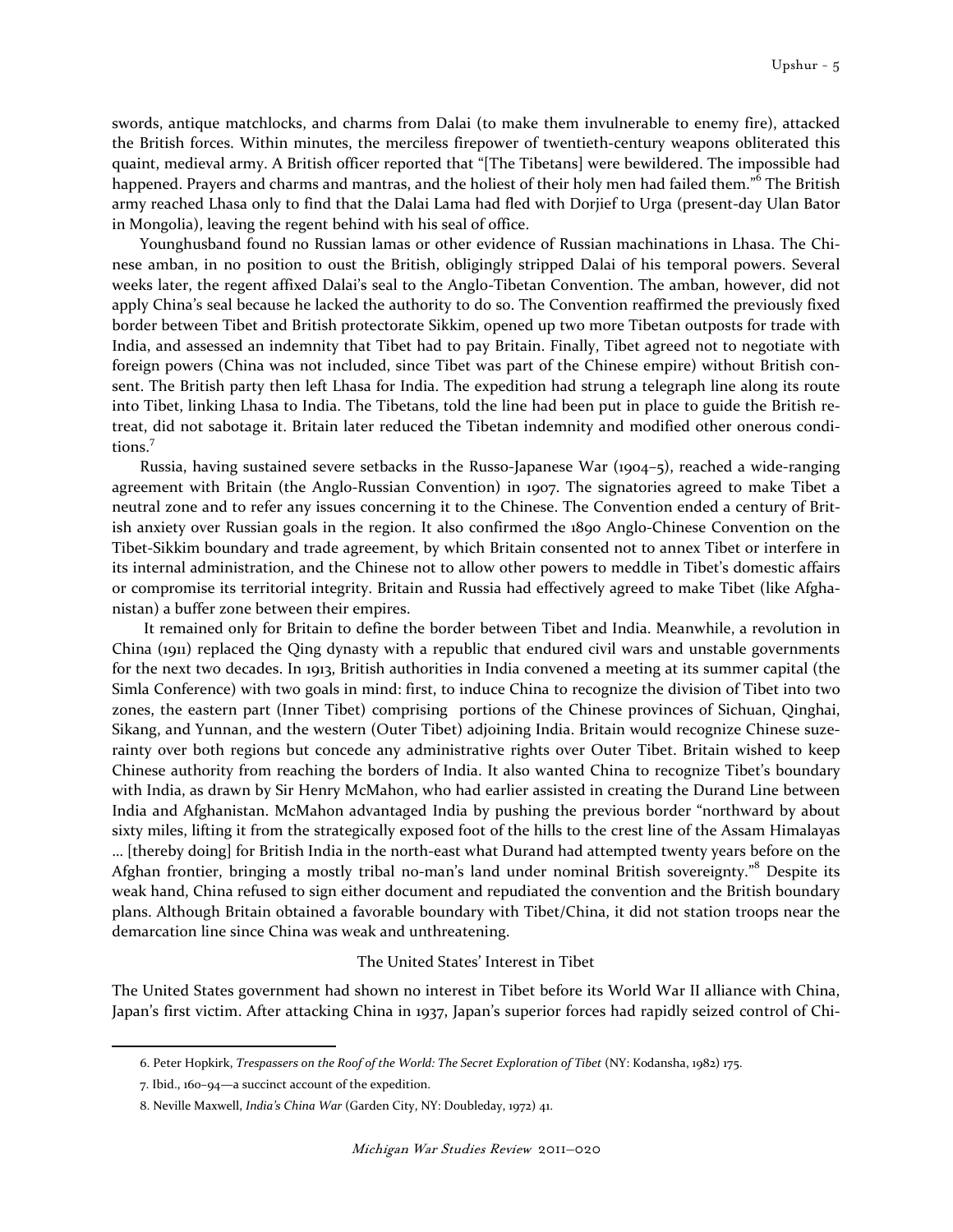na's coast line. China initially used the land route from French Indochina to obtain supplies from abroad. When Vichy France acceded to Japan's demand to close that route (Japan being Nazi Germany's ally), China built a road through British controlled Burma (the Burma Road). Soon after declaring war against Britain in 1941, Japan had seized control of Burma, forcing China to consider building a road across a corner of Tibet to obtain supplies from India, but the Tibetan authorities refused to give permission.

The United States became interested in exploring the Tibetan route as a means of supplying its ally China. The US Office of Strategic Services (OSS) sent a "reconnaissance" mission to Tibet and selected Cpt. Ilya Tolstoy and Lt. Brooke Dolan II to assess the situation. They set out from Washington in July 1942 and arrived at Lhasa via India late in December. They met with the eight-year-0ld Dalai Lama and gave him a letter and signed photograph from President Franklin Roosevelt, and a gold Patek Philippe watch; they also held conversations with his advisors. Their assessment was that a road through Tibet was impracticable.<sup>9</sup> Instead, the United States would fly Lend-Lease supplies to China from India over the Himalaya Mountains (called "The Hump") to Kunming in Yunnan province in southwestern China. One night in December 1943, a converted B-24 bomber commanded by Lt. Robert Crozier was returning from Kunming to India. A fierce storm blew his plane off course over the Himalayas. He lost radio contact and ran out of fuel, but he and his crew parachuted before the plane crashed. The astonished locals brought the American airmen to nearby Lhasa where they were met by a mob furious that they had dared fly above the Dalai Lama in his Potala palace. Luckily the Chinese and British Missions in Lhasa intervened and the men were escorted out of Tibet to India, the local Tibetans happy to think the gods had punished the Americans for their impunity by causing their plane to crash.<sup>10</sup>

Tibet reignited American interest in 1949 as the Chinese communists were defeating the Nationalists in the final phase of their civil war. These events forced Tibet out of its isolation to seek outside support. The Central Intelligence Agency (CIA) sent an agent, Douglas Mackiernan, into Tibet in late 1949 to glean a clearer understanding of the situation there. His traveling companion and compatriot, anthropologist Frank Bessac (1922-2010), recounted the trip in his book Death on the Chang Tang, Tibet, 1950.<sup>11</sup> Bessac, who had been drafted during World War II and given Chinese language training, was working for the OSS in China at the end of the war. He then left government service and, on a Fulbright scholarship, arrived in Tihua, capital of Xinjiang province (present Urumqi) late in 1949, just as the local garrison had changed sides in the civil war and delivered the city to the Communists. All US consulate personnel had evacuated except vice-consul Mackiernan, who offered Bessac a chance to get out by joining his party, together with three White Russians who spoke the languages of some nomadic tribes in the region, and local guides. Bessac believed Mackiernan's duties in Tihua had included monitoring local uranium mines and Soviet nuclear activities in nearby Kazakhstan. The journey by jeep and then ponies and yaks over treacherous natural terrain and lawless lands in severe weather tested Mackiernan's considerable abilities. He had a shortwave radio and sent daily messages by Morse code. Bessac knew neither the precise nature of the mission nor the content of the messages, since he had refused Mackiernan's offer to work for the CIA. As the unarmed American party (unfortunately, dressed as Kazakhs, traditional enemies of the Tibetans) neared Lhasa, a Tibetan militia team began firing at them despite their raised hands and offer of gifts, $12 \text{ hilling Mackiernan}^{13}$ 

<sup>9.</sup> Thomas Laird, The Story of Tibet: Conversations with the Dalai Lama (NY: Grove, 2006) 291-93, and John Kenneth Knaus, Orphans of the Cold War: America and the Tibetan Struggle for Survival (NY: Public Affairs, 1999) 5–10.

<sup>10.</sup> Hopkirk, Trespassers, 237–45, based on Crozier's account.

<sup>11.</sup> Frank B. Bessac and Susanne L. Bessac, with Joan Orielle Bessac Steelquist, Death on the Chang Tang, Tibet, 1950: The Education of an Anthropologist (Missoula: U Montana Printing & Graphic Services, 2006).

<sup>12.</sup> Bessac wondered why the militia would do this in light of Mackiernan's shortwave reports to the State Department, which should have kept the Tibetan government, then seeking US military aid, informed about their progress. He conjectured that the incident had taken place in an area influenced or controlled by the Panchen Lama. See Death on the Chang Tang, 104-11. Thomas Laird, Into Tibet: The CIA's First Atomic Spy and his Secret Expedition to Lhasa (NY: Grove, 2002) 206, says Bessac was a "contract agent" of the CIA. If so, why didn't he know how to use Mackiernan's radio to establish contact with headquarters after the latter's murder?

<sup>13.</sup> Wikipedia, s.v. "Douglas Seymour Mackiernan": "Because he was the first CIA officer operating under diplomatic cover as a State Department employee to be killed, the CIA had not yet established procedures about pensions; ultimately his wife and children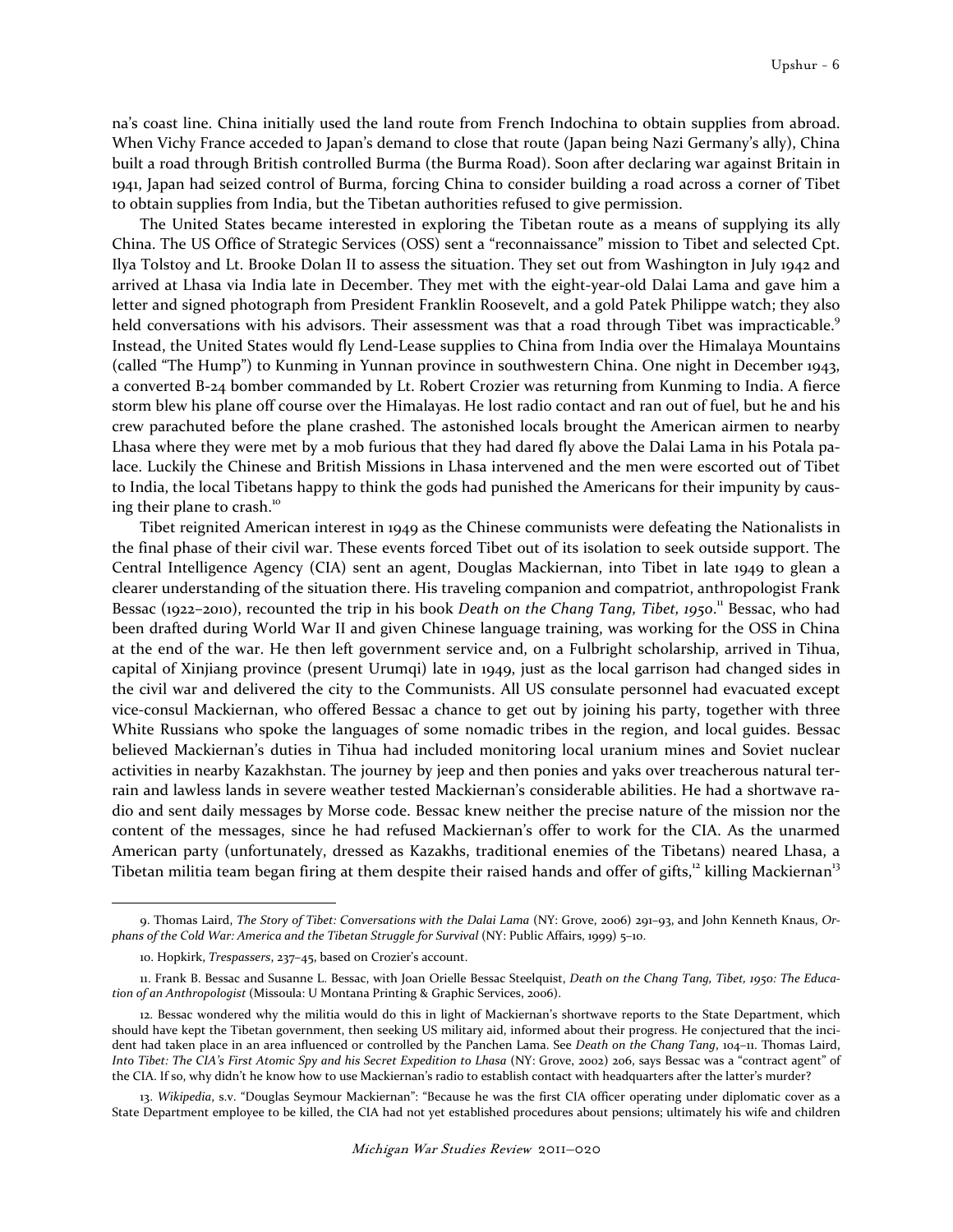and three locals in his party, and wounding two of the White Russians. Bessac escaped injury. The militiamen cut off the dead men's heads to bring back as evidence, left the bodies to the vultures, looted the victims' belongings, and took the survivors captive. The US government had notified the Lhasa authorities of the Americans' arrival, but for some reason word did not reach the militiamen in time.

Another team from Lhasa arrived and freed the captives; its leader offered Bessac his pistol to execute the militia leader, which he refused to do. In Lhasa, the Tibetan authorities sentenced the miscreants to having their noses cut off and eyes gouged out, but, at Bessac's intercession, they were instead only flogged and released. In Lhasa, Bessac was able, courtesy of the British Mission, to report Mackiernan's death back to the States. The Tibetan leaders questioned him about American policy regarding China's avowed intention to take control over Tibet, but, of course, he could give no answer. He was then given a letter to deliver to the US Secretary of State (which he eventually did) and was escorted with the White Russians to Tibet's border with India.<sup>14</sup> In Calcutta, he was questioned by the US vice-consul Frederick Latrash, the CIA agent working in the consulate.<sup>15</sup> Mackiernan's tragic end shows the difficulties outsiders faced when dealing with or trying to help the Tibetans.

In December 1949, the Tibetan government wrote to President Harry Truman and Secretary of State Dean Acheson requesting aid. The United States then sought Indian help in contacting Tibet, but received a cool response. India did, however, promise Dalai asylum if needed. Transporting military aid to Tibet posed formidable problems. A British military authority estimated it would have required seven thousand mules to deliver across the Himalayas the guns and ammunition to supply a brigade for six months. Nor did the outside world understand the complex situation in Tibet—the fluctuating loyalties among tribes and clans, the links between monasteries and secular authorities, and Lhasa's relations with the hinterland. Mackiernan's fate was an instructive case in point. In the words of a CIA officer who had dealt with Tibetans for many years: "The painful irony is that he was killed by the very same people whose leaders were seeking help from Washington against the Communists."<sup>16</sup>

In early 1950, China initiated measures to bring the Tibetan region under its control. What precisely constituted "Tibet" was unclear. According to the 1990 Chinese census, 46 percent of ethnic Tibetans lived within political Tibet, whose regional borders Qing emperor Yungzheng had established in 1727—the present-day Tibetan Autonomous Region of China. The remaining 54 percent, some nomads, others sedentary, lived east of the Yangzi River's headwaters in areas the Tibetans called Khampa, Golok, and Amdo in four provinces—Sikang, Qinghai, Sichuan, and Yunnan—and in Gansu province, intermixed with Han, Mongol, and other ethnic groups. While the Tibetans in the borderlands acknowledge the Dalai Lama as their spiritual leader, they speak their own dialects, and have their own clan, monastic, and feudal leaders with various, ill-defined relationships with Lhasa.<sup>17</sup>

Units of the Chinese People's Liberation Army (PLA) began to move into the Tibetan borderlands in early 1950, to build or improve roads and bridges, establish bases, and accustom the men to high altitudes. That fall, the PLA moved into Khampa, took the chief administrative town Chamdo, and captured its governor Ngabo Jigme Norbu, encountering little resistance. In Beijing, Ngabo signed a Seventeen Point (or Article) Agreement placing Tibet under Chinese control.<sup>18</sup> Panic had seized Lhasa at the news of the fall of  $\overline{a}$ 

- 16. Knaus, Orphans, 50–54, 61.
- 17. Ibid., 69–70.

18. Mikel Dunham, Buddha's Warriors: The Story of the CIA-Backed Tibetan Freedom Fighters, the Chinese Invasion, and the Ultimate Fall of Tibet (NY: Tarcher/Penguin, 2004) 56–79, 102–8.

were denied a CIA pension. In 1950, Peggy Mackiernan was awarded a small pension by the State Department, much smaller than her pension would have been if she had received the CIA pension that was due to her. It was only in 2000, that the first star on the CIA's Wall of Honor was acknowledged to belong to Mackiernan in a secret memorial ceremony with Mackiernan's wife and family present at the CIA's Langley, Virginia, headquarters. When Mackiernan's atomic intelligence work was revealed by a journalist in 2002, it was disputed by CIA employees; however, in 2006, his name was listed in the CIA's Book of Honor and in 2008 his employment by the CIA and his work in atomic intelligence was officially and publicly acknowledged by CIA Director Michael Hayden."

<sup>14.</sup> Bessac, Death on the Chang Tang, 49–131.

<sup>15.</sup> Laird, Into Tibet, 206.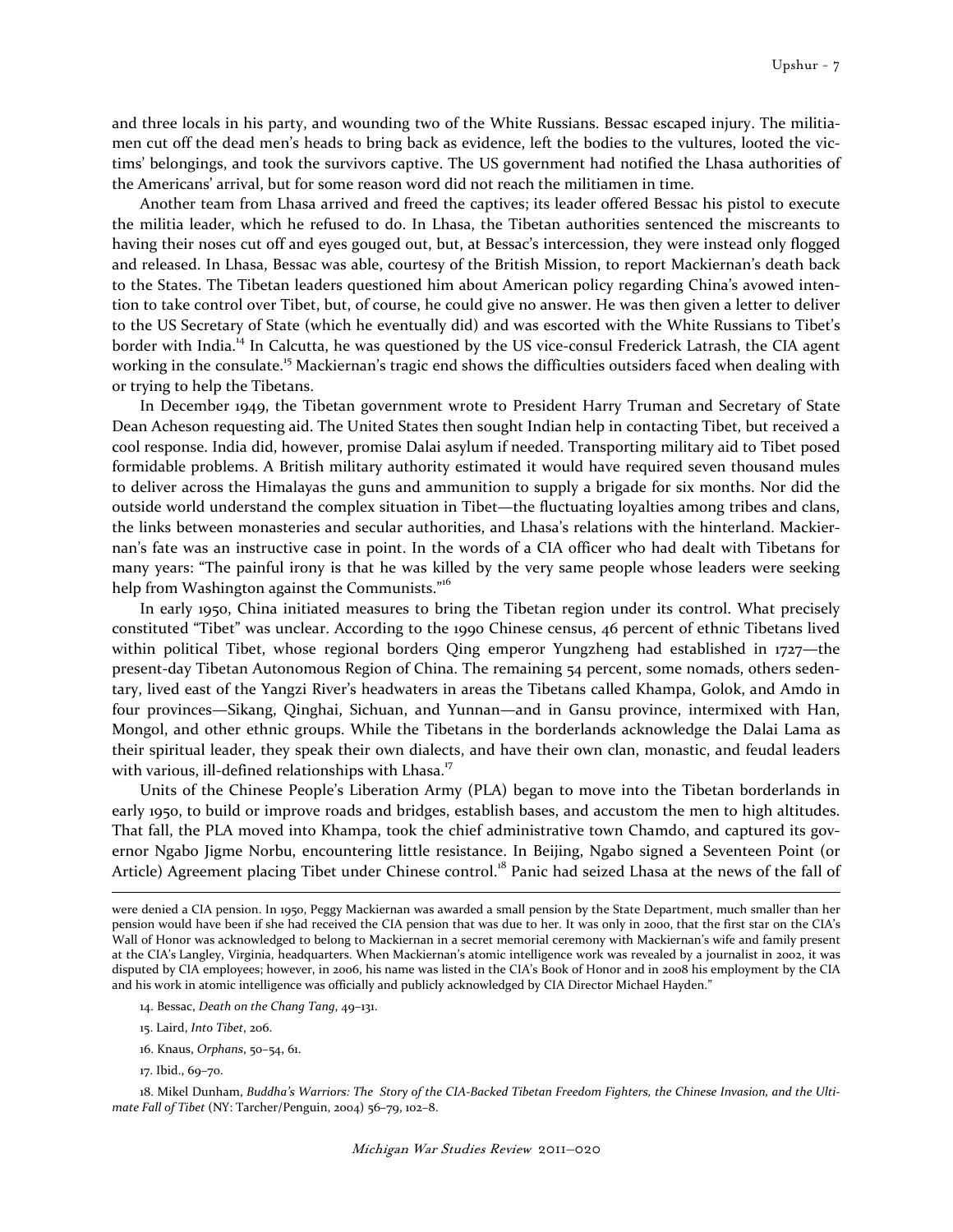Khampa and capture of Ngabo. The government responded in several ways: it ended the regency and granted governing authority to the sixteen-year-old Dalai rather than wait until he turned eighteen according to tradition. It also sought international help by appealing to the United Nations, but the United States, Britain, and India refused to sponsor a motion to debate, leaving El Salvador as sole sponsor; the motion was tabled due to the urgency of dealing with the Korean War.<sup>19</sup>

On the advice of one of his elder brothers, an abbot of a monastery at Amdo, Dalai and his supporters secretly fled Lhasa on 20 December 1950, heading for Yatung, a small town near the Indian border. There Dalai was contacted by the US embassy in New Delhi with an offer of assistance. President Truman acted out of humanitarian concerns and the need to take a hard-line stance against China to counter specious Republican claims that he was soft on communism. The United States advised Dalai to seek asylum in an Asian country and suggested Ceylon, Thailand, or India, but offered to take him if there were no alternatives, as "a religious leader of an autonomous state" and contingent on his repudiating the Seventeen Article Agreement that Ngabo had signed. The American ambassador to India, Loy Henderson, even contacted Austrian mountain climber Heinrich Harrer,<sup>20</sup> then in India after fleeing Tibet in 1949 ahead of the PLA, to assist with an escape plan for the Dalai through Bhutan into India.<sup>21</sup> On the advice of the two Tibetan State Oracles, Dalai returned to Lhasa on 16 September 1951.<sup>22</sup> According to John Knaus, a CIA operations officer who dealt with Tibet, "Four decades later [then assistant Secretary of State] Dean Rusk ruefully recalled that this intervention from the gods overruled assurances by the most powerful country on Earth."<sup>23</sup> By the time he reached Lhasa, after an eight-month absence, so had a large contingent of the PLA.

A honeymoon period between the Tibetan and Chinese authorities followed. The Dalai Lama accepted the Seventeen Article Agreement and began to institute some changes of his own in Tibet, hoping to preempt Chinese-initiated reforms. He abandoned the effort, however, because of opposition from Tibetan aristocrats. Dalai also refused the offer of Ambassador Chester Bowles in New Delhi to help him escape Tibet in a plane that would land on frozen lakes near Lhasa. During 1954–55, the Dalai and Panchen Lamas spent seven months in Beijing, where they met with Mao Zedong and other top Chinese Communist Party leaders.<sup>24</sup>

In 1956, Dalai was permitted to visit India for the 2,500th anniversary of Gautama Buddha's birth, a case of China trying to present a benign face in handling restlessness in Tibet, in contrast to the hard-line Soviet suppression of revolt in Hungary and unrest in Poland that same year. While in India, Dalai met with Prime Minister Jawaharlal Nehru. But Nehru had already acknowledged Chinese sovereignty in Tibet by downgrading the Indian Mission in Lhasa to consulate-general in 1952 and signing a Sino-Indian Agreement in 1954 closing the Indian military post in Lhasa where Tibetan soldiers trained.<sup>25</sup> Nor did Nehru indicate whether he would grant refuge to Dalai. After the ceremonies, Dalai visited the Tibetan refugees in Kalim-

<sup>19.</sup> Knaus, Orphans, 70–74.

<sup>20.</sup> Born in Austria, Harrer, a member of the Nazi Party and the SS, was chosen in 1939 to join an Austrian-German mountaineer team planning to travel to Kashmir, India, to climb Nanga Parbar in the Himalayas. Nazi ideologue and Reichsführer-SS, Heinrich Himmler, had an interest in Tibet because of a myth that Aryans had once upon a time taken refuge and retained their racial purity in that secluded land. Himmler also thought Harrer might conduct military reconnaissance and learn how to harass British India from Tibet. But World War II broke out in Europe before the climb began and Harrer and others on the team became prisoners of war. While being transferred to a new camp at Debra Dun, Harrer and several others escaped. Armed with some maps and having learned some Tibetan in the prison camp, they headed for Tibet, hoping to reach Japanese-occupied China, since Japan and Germany were Axis partners. But the war was over by the time they reached Lhasa in 1946. Harrer stayed in Tibet for four years and became friendly with Dalai, building a film projector for the teenage lama and teaching him English, geography, and science. After escaping to India, he was contacted by Ambassador Henderson. See Orville Schell, Virtual Tibet: Searching for Shangri-La from the Himalayas to Hollywood (NY: Holt, 2000) 87–93, 288–90, Knaus, Orphans, 96–99, and Laird, Story of Tibet, 280.

<sup>21.</sup> Knaus, Orphans, 87–98.

<sup>22.</sup> Dunham, Buddha's Warriors, 111–12.

<sup>23.</sup> Knaus, Orphans, 100.

<sup>24.</sup> Knaus, Orphans, 117–20, 125; Laird, Story of Tibet, 323–29.

<sup>25.</sup> Knaus, Orphans, 124–25, 132–33.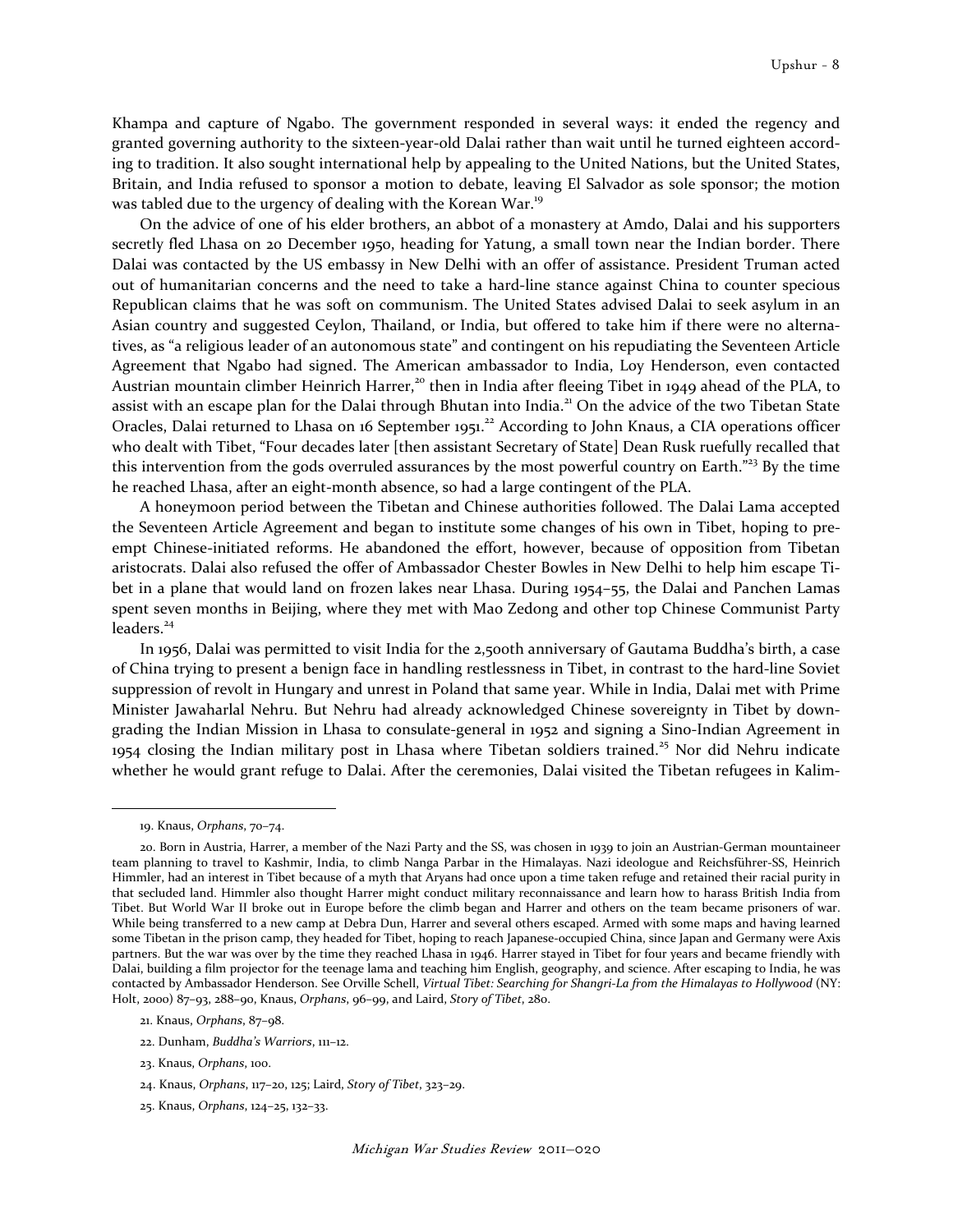pong, an Indian town near the Tibetan border and the center of anti-Chinese activity by Tibetans. Though hesitant to go back to Tibet in the face of growing unrest there, the Dalai Lama, again on the advice of the two State Oracles, eventually did return.<sup>26</sup>

### Tibetan Revolt and CIA Participation

By the mid-1950s, China's drastic reform programs in Tibet were provoking widespread resistance. Its attempt to confiscate firearms from the Golok tribesmen in their homeland east of the Yangzi River sparked open rebellion. Beginning with the massacre of PLA garrison soldiers in Golok in 1956, the revolt quickly spread to Khampa and westward throughout Tibet. To President Eisenhower, "the rebellion in Tibet was tailor made for a covert action program designed to challenge communist consolidation in the Far East."<sup>27</sup> With the agreement of his Secretary of State, John Foster Dulles, and Director of the CIA, Allen Dulles, Eisenhower authorized CIA agents in Calcutta to cooperate with Gyalo Thondup, an elder brother of the Dalai Lama, who was paid \$180,000 per year, to be used at his discretion. This project continued for seven years, overseen by Richard Bissel, director of operations, Bissel's deputy Richard Helmes, Desmond Fitzgerald, chief of the Far Eastern Division of Operations, and John Knaus, who helped plan, direct, and deliver covert aid to the Tibetan resistance movement. The CIA recruited Tibetan refugees from the Khampa and Ando areas who were already in India, trained them in communications and intelligence gathering, and smuggled them back to Tibet to coordinate the actions of their countrymen and communicate by radio with the CIA for air drops of weapons and other matériel for the guerrilla fighters. The broader goal was to stymie Communist efforts to control Tibet.<sup>28</sup>

The Tibetans chosen to participate were taken to East Pakistan and then flown to Okinawa, Saipan, and onward for training at Camp Hale in the Colorado Rockies. After training, the men returned to East Pakistan and were then flown to Tibet in World War II-era B-17s with Polish and Czech pilots who had fled their communist ruled countries. Between 1957 and 1963, the CIA planes dropped men, arms and ammunition, money (Indian rupees), and other supplies totaling 250 tons into Tibet.<sup>29</sup>

For a number of reasons, this CIA-conducted support program met with limited success. By 1958, the PLA had 150,000 troops in eastern Tibet, with air and logistical support and overwhelming firepower. CIA handlers could not keep Tibetan tribesmen from acting spontaneously and without coordination, due to traditional habits and tribal rivalries. Many rebels lacked crucial skills, such as sending correct coordinates for air drops. In general, they had not learned the lessons of modern guerrilla warfare: they would not fight in small groups and insisted on traveling in daylight, in the open, with their women, children, and huge herds of livestock—perfect targets for airstrikes.<sup>30</sup> Nor could they build bases for resistance. Of forty-nine Tibetans trained at Camp Hale, thirty were killed, two were captured, and twelve fled to India.<sup>31</sup>

Meanwhile, uprisings had spread widely throughout Tibet, including the Lhasa region. The CIA was fearful that the Dalai Lama would be prevented from returning to Lhasa if he accepted China's invitation to attend the meeting of the National People's Congress in Beijing. As was his wont, Dalai again consulted the State Oracles, who this time counseled flight. On 16 March 1959, he, his family, and some one hundred aides put on disguises, escaped Lhasa by night, and headed for the Indian border. Though the CIA did not plan the escape, it sent President Eisenhower daily briefings; the United States also helped secure India's permission for Dalai's party (without his armed Tibetan escort) to enter India. On learning that Dalai had

<sup>26.</sup> Laird, Story of Tibet, 186.

<sup>27.</sup> Knaus, Orphans, 137.

<sup>28.</sup> Ibid., 137–41.

<sup>29.</sup> Ibid., 146–55.

<sup>30.</sup> Dunham, Buddha's Warriors, 225–43; Knaus, Orphans, 146–53.

<sup>31.</sup> Knaus, Orphans, 227–35.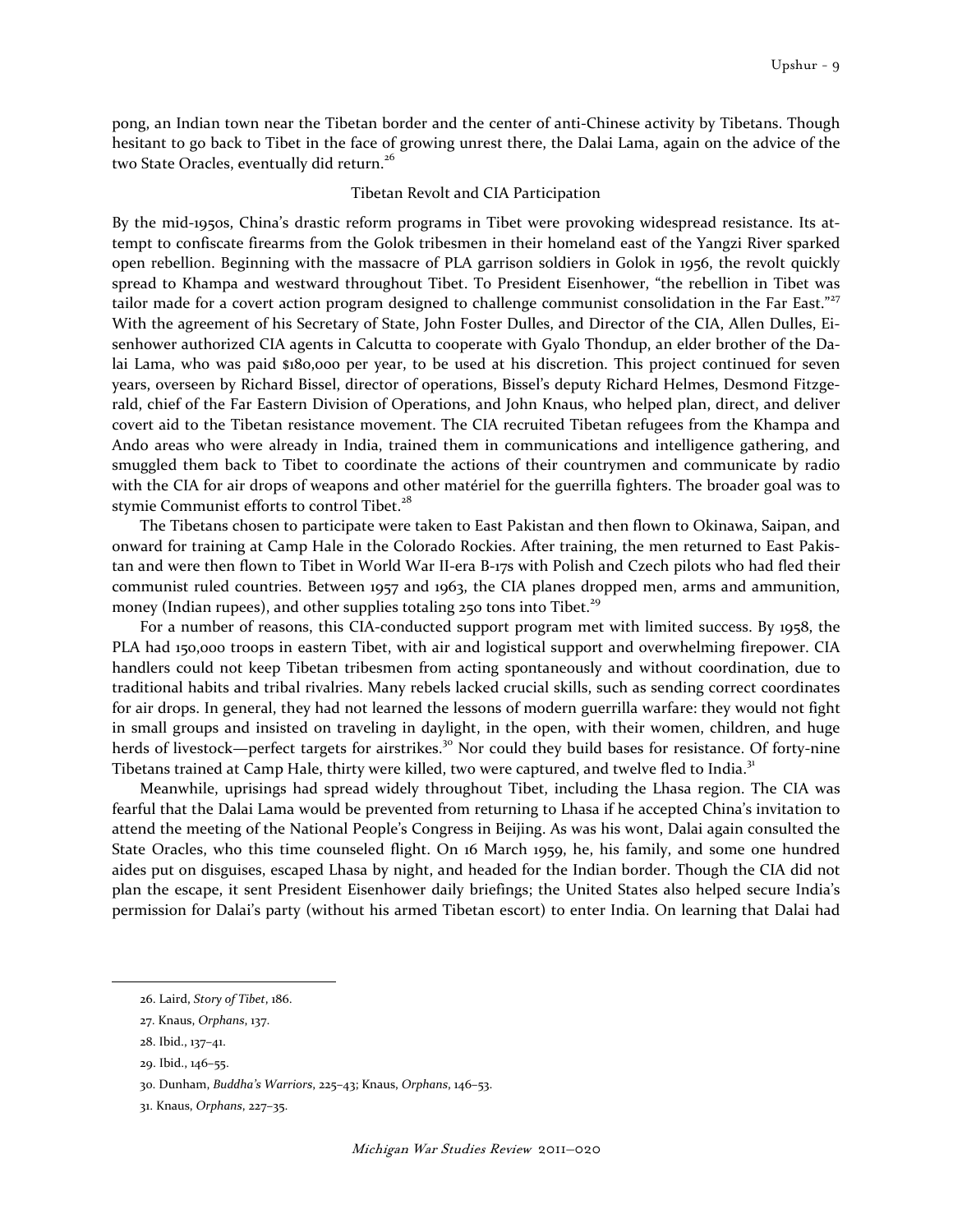escaped, Beijing replaced his government with one headed by the Panchen Lama and Ngabo. For his part, the Dalai Lama repudiated the Seventeen Article Agreement and formed a government in exile.<sup>32</sup>

Once in India, Dalai sought but failed to gain international recognition for his exilic government. The United States stalled, then agreed to assist the exiles financially and help Dalai find a refuge. But, as Allen Dulles discovered in July 1959, no Asian Buddhist country was amenable even to a visit by the Dalai Lama. The Republic of China on Taiwan, in rare accord with its political adversary the PRC, upheld China's territorial integrity and advocated local autonomy rather than independence for Tibet. At odds with China, Soviet leader Nikita Khrushchev conceded the PRC's right to quell revolt in Tibet and strongly supported it at the United Nations, though he criticized Mao for creating the conditions that caused the revolt. When Malaya and Ireland agreed to sponsor a motion supporting the Tibetans, the CIA even hired a public relations firm to publicize their cause. The UN resolution deploring infringements of Tibetan religious liberty and "traditional autonomy," which did not mention China by name, passed 45 to 9 with twenty-six abstentions (Britain and France included). Dalai hurt his cause by insisting he could only be received as a head of state. Thus, President Eisenhower did not receive him during his visit to India in 1959, and he remained in India for seven years. Later, on visits to Japan and Thailand, he was received only as a religious leader.<sup>33</sup>

In early 1960, President Eisenhower authorized the CIA to create a new staging base for supporting Tibetan resistance at Mustang, a small vassal state of Nepal, 350 miles southwest of Lhasa and bordering Tibet, where many ethnic Tibetans were already living. The plan was to train and equip 2,100 volunteers who would infiltrate Tibet. At Gyalo Thondup's recommendation, Baba Gen Yeshi was appointed commander of the Tibetan volunteers.<sup>34</sup> The project was intended to be secret. In 1961, the newly elected President John Kennedy gave the project his support. CIA planes dropped arms and supplies<sup>35</sup> into Mustang. As volunteers flocked in, stories in the Indian press made the operation public. Raids by the guerrillas from Mustang scored some successes but overall results were mostly disappointing.<sup>36</sup> President Lyndon Johnson, however, continued the project to distract the Chinese, who were helping North Vietnam against the United States in the Vietnam War.

The CIA ended the Mustang project in 1969 for two reasons: first, the guerrilla forces had begun to fracture under a corrupt and dictatorial leader shielded from accountability by Thondup. Disarray at the top meant a drop in activity in Tibet, where the Chinese were too entrenched for the guerrillas to be effective. After eight years, the guerrillas had outlived their usefulness. The CIA continued to subsidize them and helped resettle them in Nepal, where many took up carpet weaving, hotel keeping, and driving taxis for tourists. In 1973, the PLA moved into Mustang.<sup>37</sup> A bigger reason for changing American policy was the rapprochement with China under President Richard Nixon, which subtracted Tibet from the geopolitical equation. Former Secretary of State Dean Rusk claimed the sideshow at Mustang had only served the purpose of "doing anything we could to get in the way of the Chinese Communists." According to Winston Lord, who, as assistant to National Security Advisor Henry Kissinger, prepared Nixon's agenda for his China visit, Tibet, the Dalai Lama, and Mustang did not come up as issues.<sup>38</sup>

As the US-Chinese rapprochement progressed, the State Department ordered the CIA to close down Tibet House in New York. But Thondup refused to comply and won the day. In 1974, the United States ended its secret subsidy to the Dalai Lama and his government in exile on the grounds that by then they

<sup>32.</sup> Knaus, Orphans, 162–68; Dunham, Buddha's Warriors, 282–304.

<sup>33.</sup> Knaus, Orphans, 189–214.

<sup>34.</sup> Dunham, Buddha's Warriors, 333.

<sup>35.</sup> Including a vitamin-rich ration nicknamed "Khampa tsampa" (after a barley bread popular among Tibetans) developed by the Kellogg Cereal Company in Battle Creek, Michigan. See Knaus, Orphans, 280.

<sup>36.</sup> Knaus, Orphans, 237–50; Durham, Buddha's Warriors, 352–82.

<sup>37.</sup> Knaus, Orphans, 293–301; Dunham, Buddha's Warriors, 386–89.

<sup>38.</sup> Knaus, Orphans, 309–10.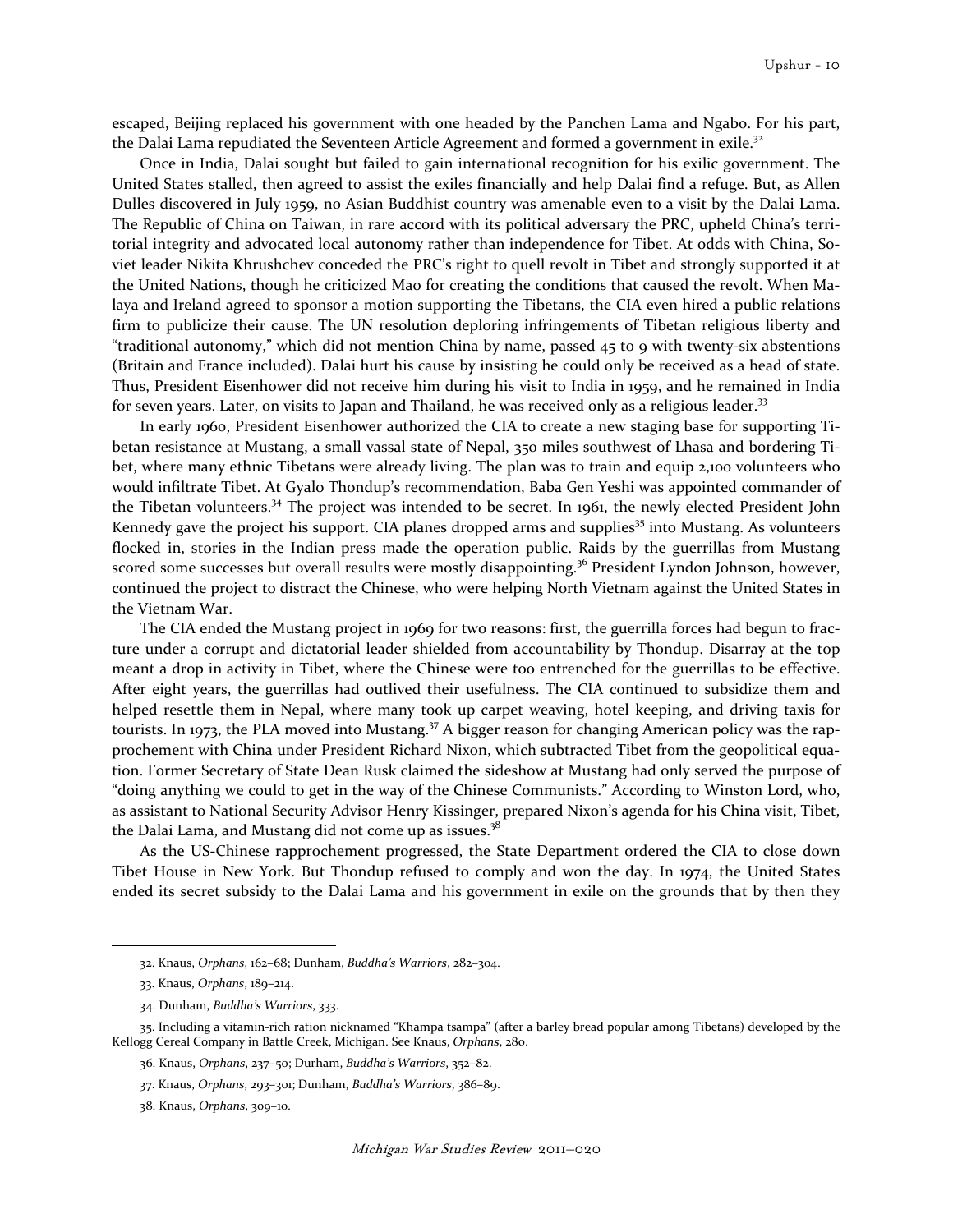had sufficient resources.<sup>39</sup> The Dalai Lama reflected that "The U.S. support for Tibet in the 1950s was not out of moral principle or sympathy but because of the worldwide anti-Communist policies that were there. So because of that, they helped. But once their grand anti-Communist policy toward China changed (in the 1970s), then the whole thing changed."<sup>40</sup> He also intimated that Douglas Mackiernan's mission to Lhasa had accelerated China's plan to invade Tibet: since the mission indicated "Washington's willingness to provide covert military assistance, the Chinese sped up their attack…. Before the Chinese Liberation Army entered Tibet, their propaganda said that Tibet was full of imperialist influences, or the imperialist influences were very much alive in Tibet. That was the Chinese impression."<sup>41</sup>

It is understandable that Dalai was disappointed by changing American foreign policy, which was in part based on its own national interest, as any nation's must be. But the American people and their government felt a genuine sympathy for Tibetans striving for democracy and national self-determination. The government had approved many CIA programs intended to further the Tibetan cause, with mixed results. For example, John Knaus recalls that in a course on "nation building" at Camp Hale, "using the dialogues in Plato's Republic, the trainees were asked to define justice and good government in the free Tibet for which they were fighting. But for them, dialectical discourse was properly confined to religious matters and the monasteries. They were willing to defer to the Dalai Lama and the learned monks for the kind of government they wanted. We dropped the course."<sup>42</sup>

Another CIA program, set up in cooperation with Thondup in 1964, sought to educate young Tibetans as future civil servants for the Dalai Lama's government. The one-year curriculum at Cornell University combined English language instruction with some materials on history and political science. But none of the Tibetans had graduated from high school; some were motivated, others not. The program was terminated in 1967, because Attorney General Nicholas Katzenback opposed CIA funding of political programs inside the United States. Some of the graduates went into business in the United States, others worked in various capacities for the Dalai Lama, for example, in the Tibet Houses in New York and New Delhi (with CIA funding), as well as helping to set up Dalai's government in Dharamsala, India.<sup>43</sup> Of one of the Cornell students, a classmate wrote, "Galek Rimpoche's English was quite poor when we arrived at Cornell [but] … after only six months he was better versed in English than all the rest of us. His skill and determination were very inspiring. Today, of course, he is the head of one of the biggest Buddhist organizations in America: Jewel Heart."<sup>44</sup>

Such examples of CIA efforts to help the Tibetan exiles in nation building bore some fruit. In retrospect, given the remoteness of their country, the United States could not have done much more to help the Tibetans, who were never able to establish proper guerrilla bases in a Maoist-style insurgency.

## India and China

When it gained independence in 1947, India ceased to be a pawn in the Great Game. It did, however, inherit Britain's goal of bolstering its northern borders by controlling a chain of protectorates that had been vassal states of China before coming within Britain's sphere of influence. Thus, it sent troops into Sikkim in 1949 and co-opted Bhutan's foreign policy. In 1950, India established deeper influence in Nepal by helping its king overthrow an influential noble family. But the big issue in Sino-Indian relations was Tibet, and specifically, the MacMahon Line.

In 1949, as political power in China changed hands, the Tibetan authorities sought Indian military help in obtaining weapons and ammunition. India obliged and sent a mission to Lhasa to establish a military aid

<sup>39.</sup> Ibid.

<sup>40.</sup> Laird, Story of Tibet, 300—transcribed from an interview.

<sup>41.</sup> Ibid., 299.

<sup>42.</sup> Knaus, Orphans, 220.

<sup>43.</sup> Ibid., 284–85.

<sup>44.</sup> Dunham, Buddha's Warriors, 365.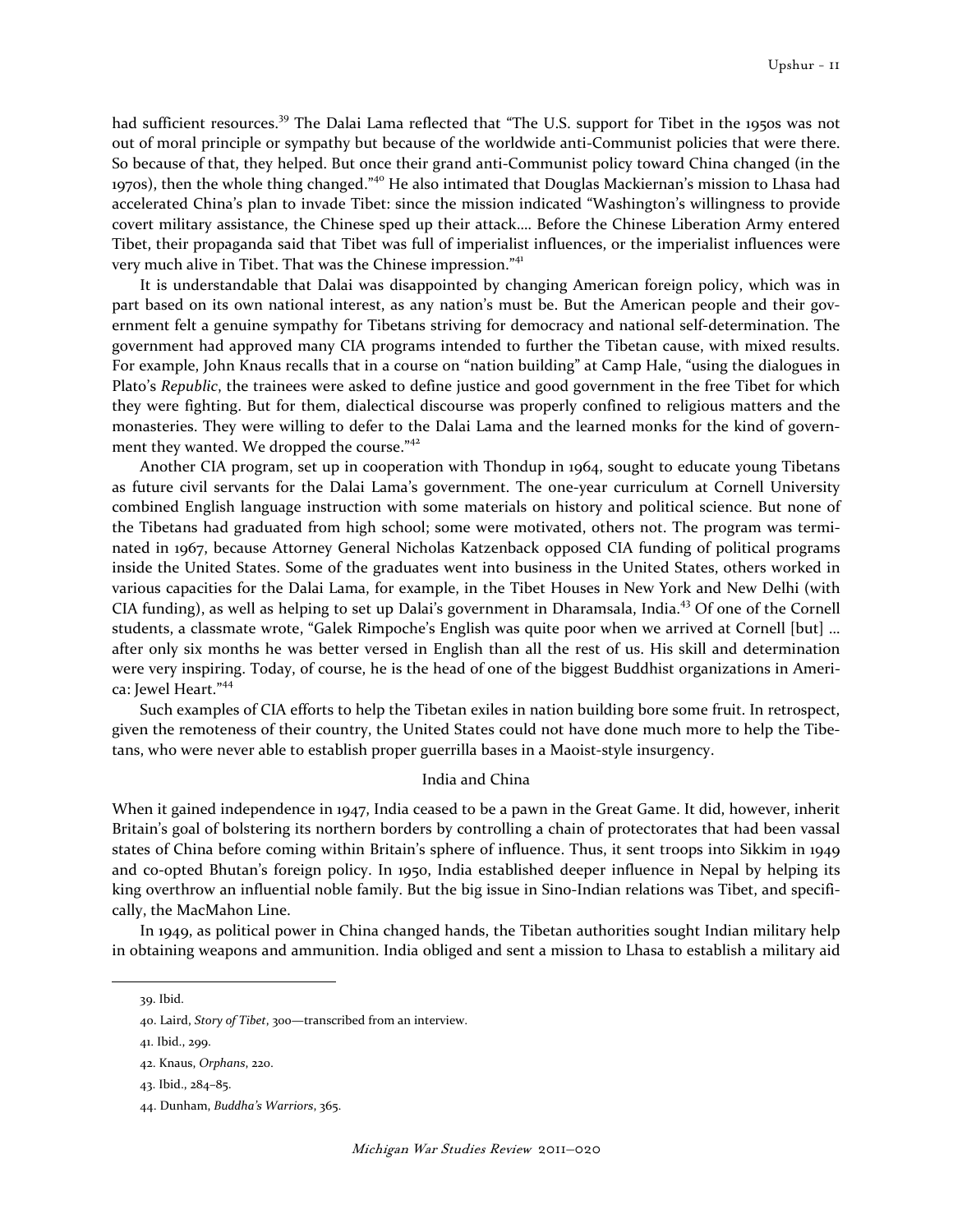program that included training Tibetan troops. India also inherited the British Mission to Lhasa, even retaining its representative, H.E. Richardson.<sup>45</sup> This seemed a mutually beneficial arrangement for Tibetans to gain international recognition and India to prevent the growth of Chinese power in Tibet. In retrospect, India's quest for greater power on the Himalayan frontier was doomed to failure: it lacked Britain's pre-World War II military clout and the communist government in China, militarily stronger than India, was asserting its sovereign rights over Tibet. As mentioned above, by the 1950s, India had acknowledged Chinese sovereignty in Tibet by downgrading its mission in Lhasa and ending its military training program.

Moreover, Prime Minister Nehru made friendly relations with China a top priority in his attempt to establish and lead a neutralist bloc in the Cold War. When India did protest to China over the PLA takeover of Khampa after quelling a revolt there, it was rebuffed in no uncertain terms, a reflection of the new international reality in Asia. Thus, India did not support Tibet's appeal to the United Nations.<sup>46</sup> When the Dalai Lama visited India for the 2,500th anniversary of the Buddha's birth, he expressed to Nehru his distress over China's crackdown in Tibet and his wish to remain in India until the situation improved. Sarvepalli Gopal, one of Nehru's aides, recalled that "Nehru listened patiently and told the Dalai Lama that there was nothing the Government of India could do. Tibet had never been recognized as an independent country. The best hope for Tibet was to try to work within the 17-Point Agreement."<sup>47</sup> The Dalai party returned to Tibet in early 1957.

As the Tibetan revolt spread and the State Oracles favored flight, the Dalai Lama headed for the Indian border with a party of family and supporters. Nehru granted them political asylum and they entered India on 31 March 1959. China accused Nehru of harboring Tibetan rebels in Kalimpong, while his domestic opposition castigated him for his past accommodation of the PRC. Nehru informed Dalai in April of India's conditions: in his public statements, he might speak only of "autonomy," not "independence," and India would neither supply arms to Tibetans nor go to war with China over Tibet. Clearly, Nehru did not wish to involve India in a war—cold or hot—over Tibet.<sup>48</sup> Years later, Dalai recalled a part of the conversation: "I [Dalai] am determined to win independence for Tibet, but the immediate requirement is to put a stop to the bloodshed." To which Nehru replied shouting "This is impossible! You say you want independence and in the same breath you say you do not want bloodshed. Impossible!"<sup>49</sup> This exchange reveals Dalai's contradictory hopes for Tibet. The Indian government, however, took a laissez-faire attitude over Tibetan activities in India, allowed Dalai the de facto status of head of government in exile, and did not restrict his freedom of speech. Dalai at first stayed at Mussoorie, a Himalayan hill station; later, he and many Tibetans settled at Dharamsala.

China and India fought a border war in 1962 over the validity of the MacMahon Line, which no Chinese government had accepted. Because a weak China before 1949 could not actively dispute the line, Britain had not undertaken to enforce it. Independent India insisted on all Britain's territorial claims as its own and refused to negotiate the issue with China. Confronted by a strong China after 1949, it nevertheless sought to maintain a forward position that gave it a defensively advantageous boundary at the crest of the mountains. But a Tibetan revolt in and around the Khampa region led the two countries to war. The concentration of Khampa rebels in southern Tibet near the MacMahon Line drew large PLA forces seeking to prevent the escape of fleeing Khampa rebels and refugees into India.

Sino-Indian hostilities began in October 1962. Since the Indian military intelligence had been preoccupied with Pakistan, they were entirely unprepared for the war that Indian politicians, from Prime Minister Nehru down, had foolishly brought about. Rapid and humiliating defeat deflated Nehru and discredited his foreign policy. Surprisingly, rather than press its advantage, on 21 November, China unexpectedly an-

<sup>45.</sup> Maxwell, India's China War, 60–61 (note 8 above).

<sup>46.</sup> Knaus, Orphans, 71–74.

<sup>47.</sup> Dunham, Buddha's Warriors, 178; see also Laird, Story of Tibet, 331.

<sup>48.</sup> Knaus, Orphans, 168–86.

<sup>49.</sup> Laird, Story of Tibet, 338.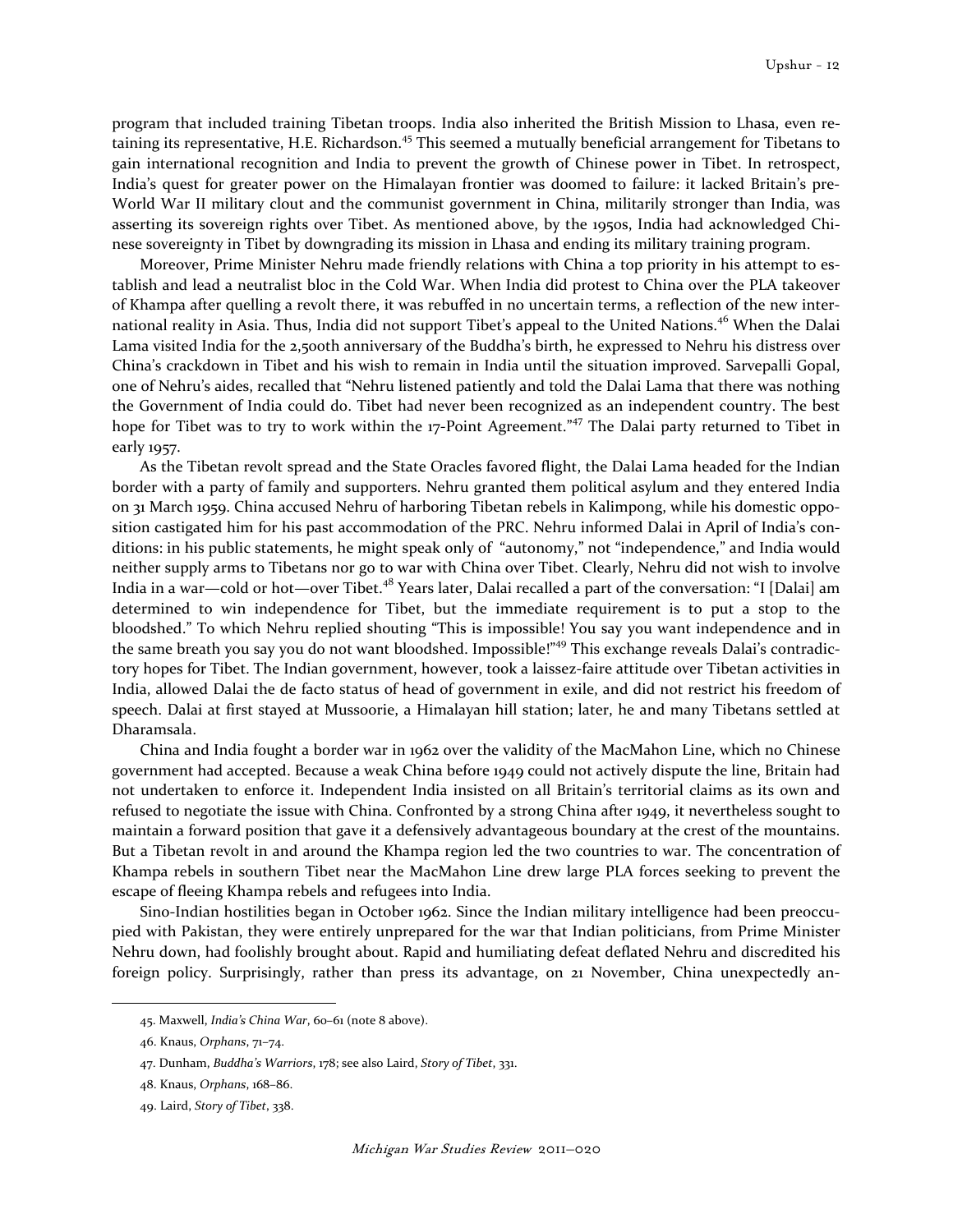nounced a unilateral ceasefire and troop withdrawal to twenty kilometers behind its actual prewar line of control, contingent on India's doing the same on its side. China wished to begin negotiations with India from a position of strength. However, even half a century on, a boundary has not been settled and an armed truce still persists. Nevertheless, the war terminated India's forward policy on its northern frontier and its army has maintained a defensive position well behind the line designated by China, seemingly incapable of an offensive against the PRC's superior armed forces.

In its immediate aftermath, however, the war did give the Tibetan exiles a new lease of life. India formed a Special Frontier Force of twelve thousand Tibetan soldiers; though its initial mission was to defend India's frontier, it was tacitly understood that it might operate inside Tibet in the future. The Indian Army trained the Tibetans with CIA technical assistance. More Tibetans were brought to Camp Hale for training in 1963 to assess the long-term feasibility of operations into Tibet. A US-Indian Combined Operations Center in New Delhi brought American money, tools, and training to the Tibetans, with India in control of territory and operations.<sup>50</sup>

In 1964, on the fourth anniversary of the Tibetan revolt, India allowed Dalai to promulgate a constitution for an independent Tibet. In 1965, it approved a CIA-sponsored Tibet House in New Delhi opened by Minister of Information Indira Gandhi, daughter of Prime Minister Nehru and herself later a prime minister of India.<sup>51</sup> In an episode evocative of the old Anglo-Russian Great Game more than a century earlier, in 1964, the Indian ambassador to Moscow told Thondup he should seek Soviet help to counter China in Tibet. Over the next three years, KGB men and Thondup concocted a scheme to provide Soviet money, arms, and training for Tibetans in Tashkent, USSR, and then infiltrate them back into Tibet. For the Soviets, the strategy would kill two birds with one stone, discomfiting both China and the United States. The Tibetans would be flown out of India in Soviet military planes delivering arms and supplies to help India rebuild its armed forces after its defeat at China's hands, without the knowledge of the Indian government. Thondup also asked the Soviet Union to sponsor the Tibetan cause at the United Nations, but was refused because of the international repercussions such blatant interference in China's internal affairs would cause. He then informed India's intelligence agency of his talks with the KGB, which elicited a strong warning from India. The affair died in 1969 after changes in Soviet foreign policy and Thondup's retirement from directing Tibetan "foreign affairs." As a result, there was no replaying of the Great Game in this part of Central Asia.<sup>52</sup>

## The End of the Great Game: China Controls Tibet

International conditions at the turn of the twentieth century embroiled Tibet in the Great Game once again. British fear of perceived Russian intentions to gain access to India via Tibet led the UK to project its power into Tibet, short of annexation. A vague compromise solution revived an archaic concept of "suzerainty," which defies definition under modern international law, so that Britain could masquerade its control of Tibet under the fiction of Chinese suzerainty. Whereas the powerful China of the high Qing had afforded Tibetans a large measure of autonomy because they posed no threat to its interests there, early twentieth-century British promotion of Tibetan "autonomy" dramatically altered China's view of its frontier security. Defeats at the hands of several imperial powers since the nineteenth century, especially in its border regions, stoked Chinese nationalism in the twentieth. Since the weak China of the first half of the twentieth century could not repel the encroachment of the imperial powers, Tibet enjoyed de facto autonomy under British protection till 1950. After 1947, India, Britain's main successor state on the subcontinent, sought in vain to sustain the status quo in Tibet. As Warren W. Smith has written,

When states become more centralized and defined, political frontiers and relationships also become better defined. The idea of nationalism arose along with that of national self-determination, with the result that nations either emerged as independent states or were absorbed into other states…. Before 1950 Tibet was a nation that

<sup>50.</sup> Knaus, Orphans, 270–76.

<sup>51.</sup> Ibid., 287.

<sup>52.</sup> Ibid., 289–91.